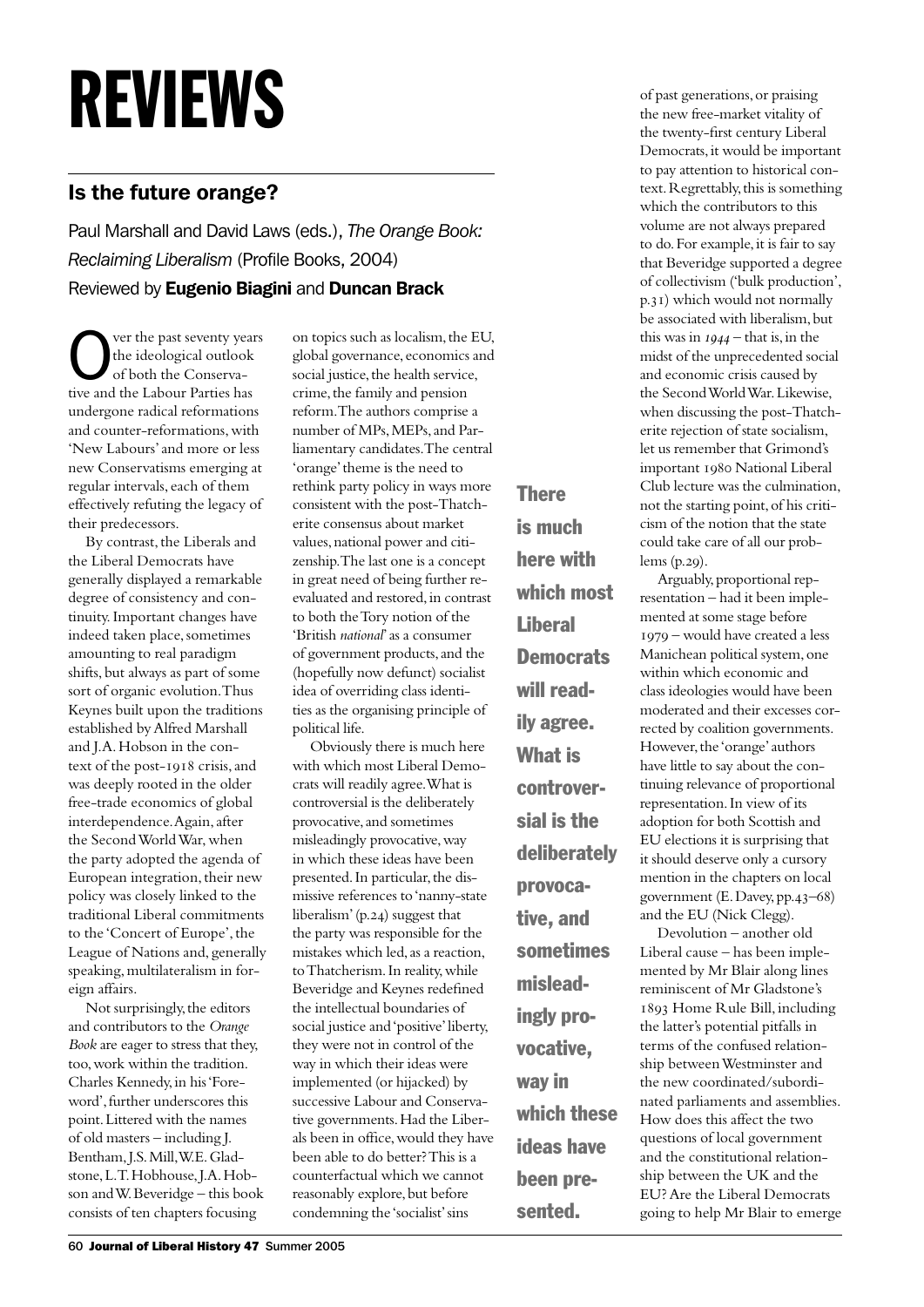from the constitutional fogs of the late nineteenth century? From the start (i.e. in  $1886 - 93$ ) some critics of Gladstonian home rule pointed out that a federal arrangement would require a written constitution. Yet, while the *Orange Book* provides a convincing defence of the EU constitution, it neglects the question of whether a written constitution would help to rationalise not only the messy European institutions which have organically grown over the past fifty years, but also the equally messy British institutions which have evolved in a similar way during the same period. In particular, addressing the reciprocally interdependent questions of local government and EU reform, should we not first decide what to do with the quasi-but-not-really federal structure of the UK?

The book contains proposals which many Liberal Democrat readers may find disconcerting. For example, we may wonder whether Christopher Huhne's neo-Gladstonian prescriptions for global governance  $(p.127)$ 



can provide a new excuse for unbridled liberal imperialism. The latter, besides being questionably 'liberal', would soon be constrained by the disastrous economic costs and military overstretch that a philosophy of universal intervention for the protection of civil rights would entail. Moreover, let us bear in mind that Gladstone's foreign policy was based on the firm belief in a hierarchy of civilisations and cultures – one which few Liberals would accept nowadays. Finally, insufficient consideration has been given to the question whether some of the problems of 'global governance' are so deeply rooted in local conditions and cultures and so complex that they cannot be quickly fixed by either the UN or any self-styled 'coalition of the willing'. If gunboats cannot export liberal democracy, we should perhaps reconsider the value of other Liberal traditions in foreign policy – especially non-intervention and the respect of other nations' rights to regulate their internal affairs.

Yet, there is much to be said for this book. The final chapter on the Beveridge tradition and the challenges of the pensions scheme is fascinating and thought-provoking. Davey's strategy for the renewal of local democracy reminds us of the consistency between what Quentin Skinner has recently described as 'neo-roman' liberty and the views which the party inherited from its Victorian founders. Both Gladstone and Joseph Chamberlain would have enthusiastically agreed with Davey's prescription for the reversal of the over-centralised state:

If political power shifts, people will shift with it. Many people have been put off local government in recent decades as local government's powers have been stripped away. Some areas have witnessed a vicious circle, whereby people of talent moved out of local politics, as it was no longer the vehicle for them to put something back into their

community. There is every reason to suspect that a significant and public reversal of this trend will have the opposite effect, creating a virtuous circle of responsibility and active, participatory citizenship.  $(p.60)$ 

Whatever its contents, the way in which the *Orange Book* was promoted and launched hardly made the impression its authors could have wished. In August , a month before its appearance, the *Guardian* led an article with the claim that 'The highriding Liberal Democrats are set to be shaken by a controversial call from the party's young Turks to adopt new "tough liberal" policies which are pro-market and more Eurosceptic and place new responsibilities on persistent offenders'. Similar stories appeared elsewhere in the media, indicating a coordinated attempt to set the agenda ahead of the Liberal Democrat conference in Bournemouth in September; they were planted, and the media operation coordinated, by David Laws' office.

The timing was spectacularly inept. The centrepiece of the conference, the last before the general election, was the presentation of the party's 'premanifesto' paper, an indication of the themes on which the Liberal Democrats planned to fight the election. Laws' proposal for a social insurance basis for health care – in reality almost the only major departure from existing party policy in the *Orange Book* – naturally did not feature. Furthermore, the idea had been explicitly rejected by a party policy working group on public services in 2002, and Laws did not choose to put it forward as an option in the separate debate on health policy at Bournemouth.

Issuing a call for such a major revision of policy, accompanied by the broad criticism of the party's approach as 'nanny-state Liberalism', could well have been acceptable two or three years before an election, or immediately after one – but to do so just before a campaign struck many Lib Dems